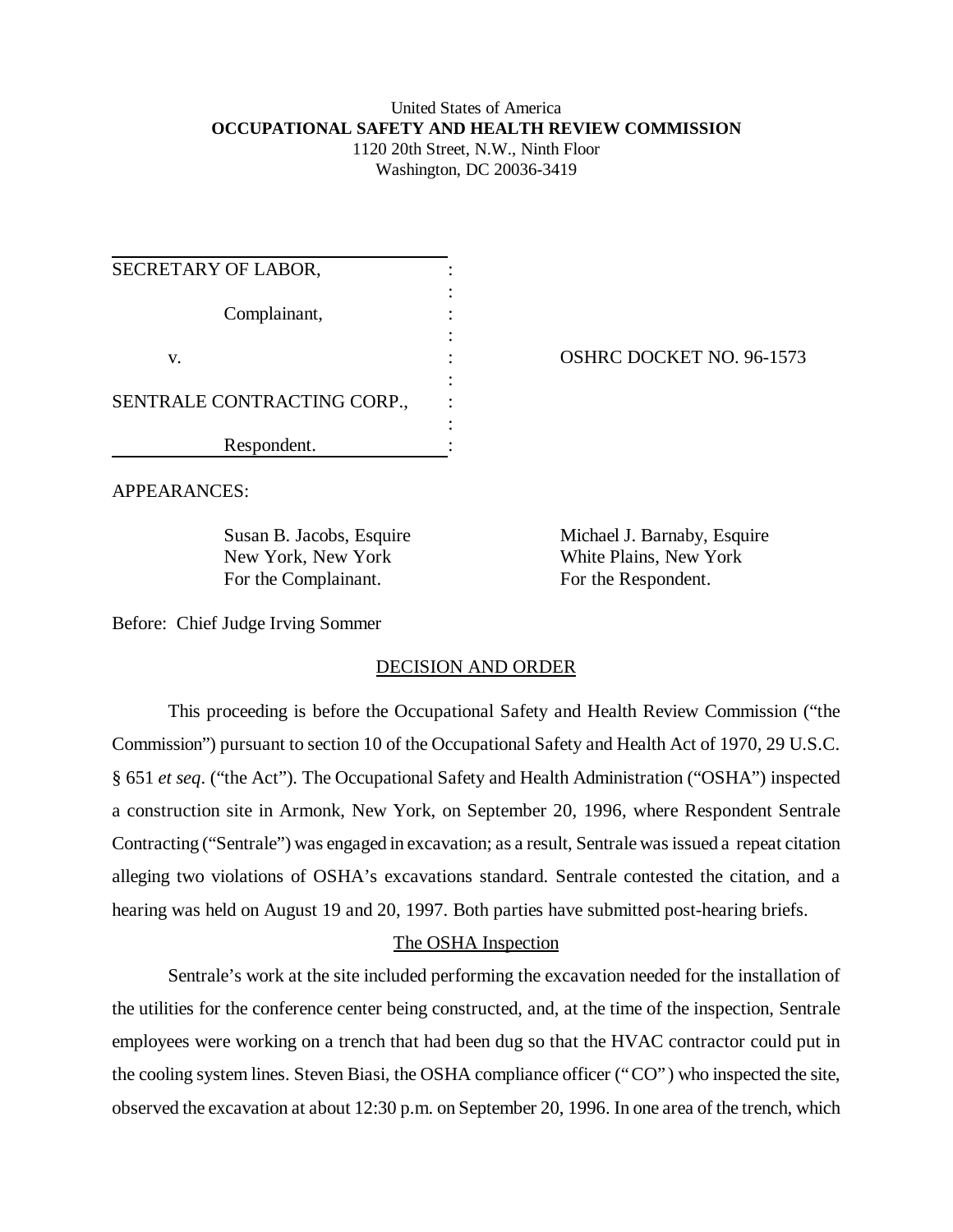was about 4 feet deep, he saw some HVAC employees laying pipe; however, he saw an additional employee in another area which appeared to be about 6 feet deep. The CO noted that there was a soil pile on the edge of the trench near the area where this employee was working and that the pile was approximately 5 feet high and 20 feet long; he further noted that the sides of the trench were not properly sloped, and, concluding that the excavation was a hazard, asked the employee to get out. The CO spoke with the employee, Edward Souza, and with Sentrale's job site superintendent, Robert Sweeting, and learned that Sweeting had instructed Souza to work in the trench. He also learned, upon measuring the trench, that it was 4 feet deep where the HVAC employees were and that it got progressively deeper; it was 6.5 feet deep where Souza had been working and 7.5 feet deep beyond that point, and the walls were sloped at about 65 degrees at the 5.5-foot depth and about 90 degrees at the 7.5-foot depth. CO Biasi videoed the trench, and took soil samples from the trench walls at the 6.5 and 7.5-foot-depth areas; he sent the samples to the OSHA lab in Salt Lake City for analysis, which showed the soil in both samples to be Type B. Based on the CO's inspection and the analysis results, OSHA cited Sentrale pursuant to 29 C.F.R. 1926.651(j)(2) and 29 C.F.R. 1926.652(a)(1).

#### The Alleged Violations

Item 1 of the citation alleges a violation of 29 C.F.R. 1926.651(j)(2), which states as follows:

Employees shall be protected from excavated or other materials or equipment that could pose a hazard by falling or rolling into excavations. Protection shall be provided by placing and keeping such materials or equipment at least 2 feet (.61 m) from the edge of excavations, or by the use of retaining devices that are sufficient to prevent materials or equipment from falling or rolling into excavations, or by a combination of both if necessary.

Item 2 of the citation alleges a violation of 29 C.F.R. 1926.652(a)(1), which states as follows:

Each employee in an excavation shall be protected from cave-ins by an adequate protective system designed in accordance with paragraph (b) or (c) or this section except when: (i) Excavations are made entirely in stable rock; or (ii) Excavations are less than 5 feet (1.52 m) in depth and examination of the ground by a competent person provides no indication of a potential cave-in.

In regard to item 1, Sentrale contends that the Secretary failed to prove the alleged violation because the CO did not measure the distance between the soil pile and the edge of the trench and because the CO did not establish that Souza was working adjacent to the pile. Although CO Biasi's determination was by visual observation, he consistently described the soil pile as being on the edge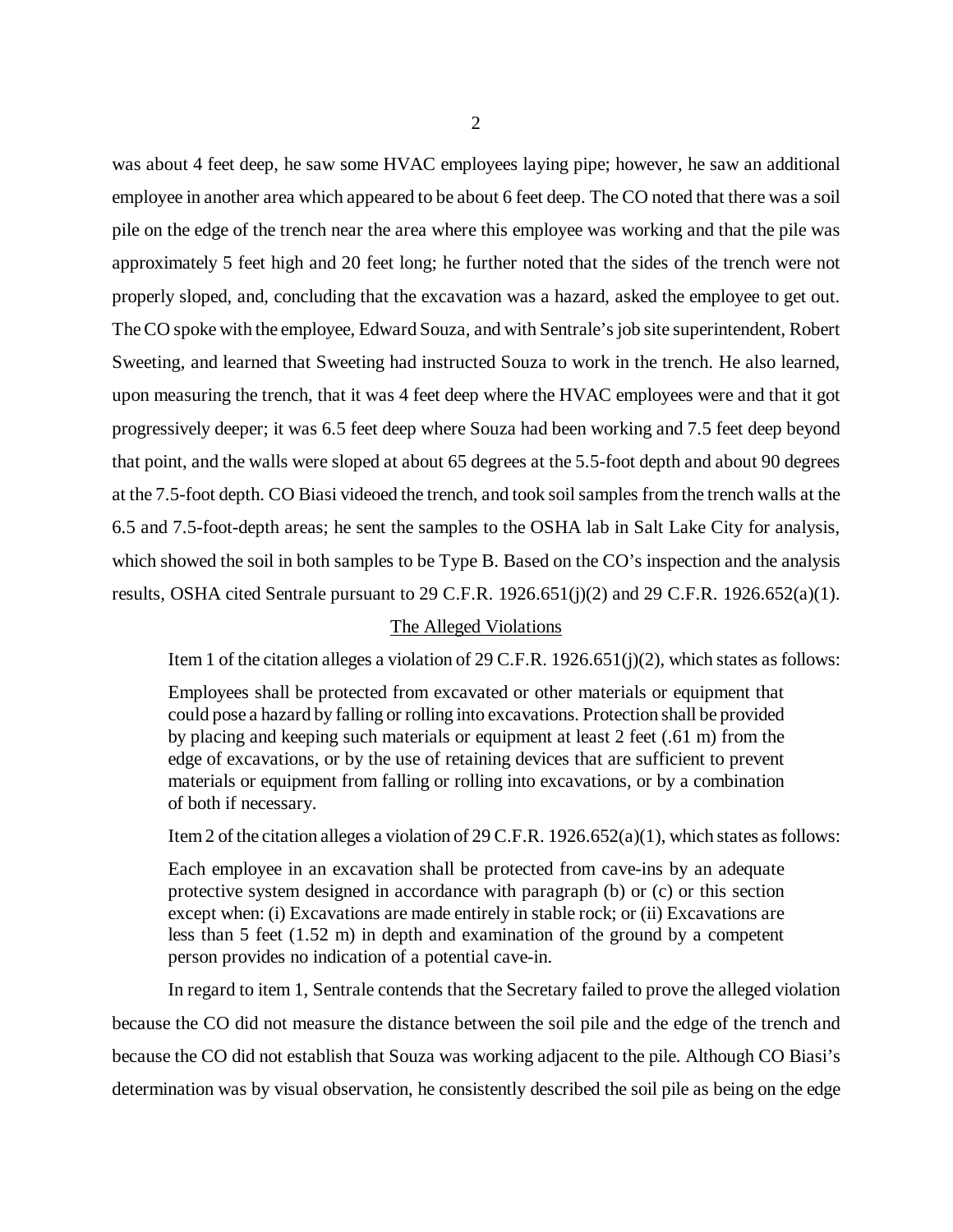of the trench. He also pointed the soil pile out in C-5, his video, and noted Souza's location in the trench on C-4, his diagram of the trench with his measurements; in particular, he circled Souza's location on C-4 at the 6.5-foot depth, which is clearly adjacent to the soil pile also depicted on C-4. (Tr. 11-12; 20-25; 39-47; 52). Moreover, Sweeting essentially conceded that the soil pile was not 2 feet from the edge and that Souza had been working in the area the CO described. (Tr. 157-59; 176- 78). CO Biasi noted that in addition to the hazard of soil falling into the trench, the soil pile's weight on the edge of trench increased the likelihood of a cave-in. (Tr. 13).

With respect to item 2, Sentrale contends the Secretary failed to prove that Souza had been working in an area of the trench that was over 5 feet deep. This contention is rejected in light of the evidence set out in the preceding paragraph, and, in particular, Sweeting's concession noted therein. Sweeting also conceded that the soil in the trench was Type B, which is established in any case by the Secretary's evidence in regard to the CO's taking samples of the soil, the analysis of the soil, and the results of the analysis. (Tr. 16-21; 25-26; 64-72; 190-91; C-6). Finally, Table B-1 in Appendix B to the excavations standard sets out a maximum allowable slope of 45 degrees for Type B soil, Sweeting conceded that the walls of the trench that were in areas deeper than 5 feet were not sloped as required, and the CO's measurements, which Sentrale did not rebut, revealed that the walls in the 5.5 and 7.5-foot-deep areas were sloped at 65 and 90 degrees, respectively. (Tr. 20-23; 191-92; C-4).

Based on the foregoing, Sentrale was in violation of the cited standards unless it can show an affirmative defense recognized by the Commission. Sentrale contends that Souza's presence in the 6.5-foot-depth area of the excavation was unpreventable employee misconduct. To prove this affirmative defense, an employer must demonstrate that it had work rules designed to prevent the violation, that it had adequately communicated the rules, and that it had taken steps to detect violations and had effectively enforced the rules upon discovering violations. *Jensen Constr. Co.*, 7 BNA OSHC 1477, 1479 (No. 76-1538, 1979). Sentrale's evidence in this regard follows.

Sweeting testified that the HVAC employees were only able to lay pipe up to the point where they were at the time of the inspection due to some design changes in the site plans, that Sentrale could not proceed with its excavation of the trench until the design changes were received, and that the authority to proceed was received the following week. Sweeting said that while one Sentrale equipment operator was further digging out a wall in the area of the pipe installation on the morning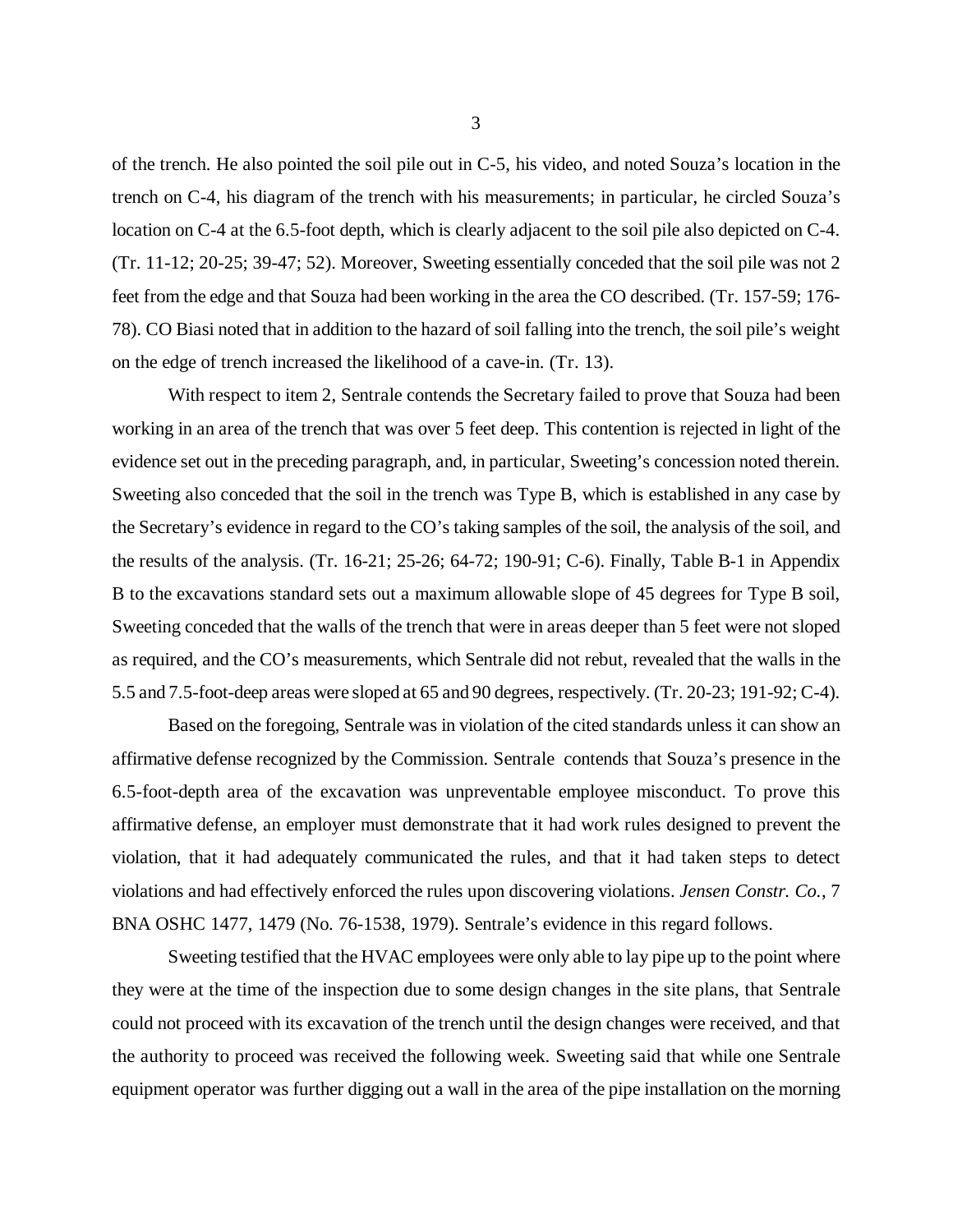of September 20, the rest of Sentrale's employees, including Souza, were doing backfilling and grading work in other parts of the site; however, just before lunch, the HVAC contractor asked if Sentrale could provide some bedding sand to secure the piping he was installing, after which Sweeting told one of his equipment operators to dump some sand in that area and Souza to spread it. Sweeting noted that none of his workers had been in the trench that morning, that Sentrale had no reason to be in the area where the CO saw Souza, and that he himself had been unaware of Souza being there and had told him not to go there. (Tr. 136-44; 149-65; 181-86; 191-93; 198-200).

Sweeting further testified about Sentrale's safety practices, and his testimony was supported by that of Joseph Cerniglia and Frank Fusco, Sentrale's vice-president and project superintendent, respectively. Taken together, their testimony was that Sentrale job superintendents inspect their sites daily, that superintendents also discuss with their crews the work to be done each day, and that sloping, shoring or trench boxes are used when employees work in excavations over 5 feet deep; they also testified that site safety meetings are held weekly, that one of the topics is trenching safety, which includes reviewing an excavation manual and an open discussion about trenching, and that supervisors attend meetings twice a month in Sentrale's office that include safety information and handouts that are passed along to employees at site safety meetings. Employees are trained in Sentrale's safety program, and workers who do not follow safety rules are subject to reprimand and/or dismissal. (Tr. 136; 139; 153-54; 157; 166-70; 194-96; 201-21; 225-32; C-8; R-8; R-12).

Despite the foregoing, it is my conclusion that Sentrale has not shown that Souza's presence in the 6.5-foot-deep area of the excavation was the result of unpreventable employee misconduct. First, while the testimony of Sweeting and Souza indicates that they were familiar with the requirements of the subject standards, it is apparent that Souza was working in a location that exposed him to the cited hazards.<sup>1</sup> (Tr. 95; 106-07; 112; 121; 139; 158-59; 177-80). Second, although Souza first testified that he would not go in a trench unless his supervisor told him to, he then said that he would go in a trench that was "safe" and indicated his belief that the area where he had been working was safe. (Tr. 106; 116-18; 133). Third, notwithstanding Cerniglia's testimony that

<sup>&</sup>lt;sup>1</sup>Souza said that he had not been in the deeper area of the trench and that Sweeting had told him not to go there; however, his testimony while viewing C-5 makes it clear that he was in fact in the deeper part of the trench. (Tr. 103-04; 112-17).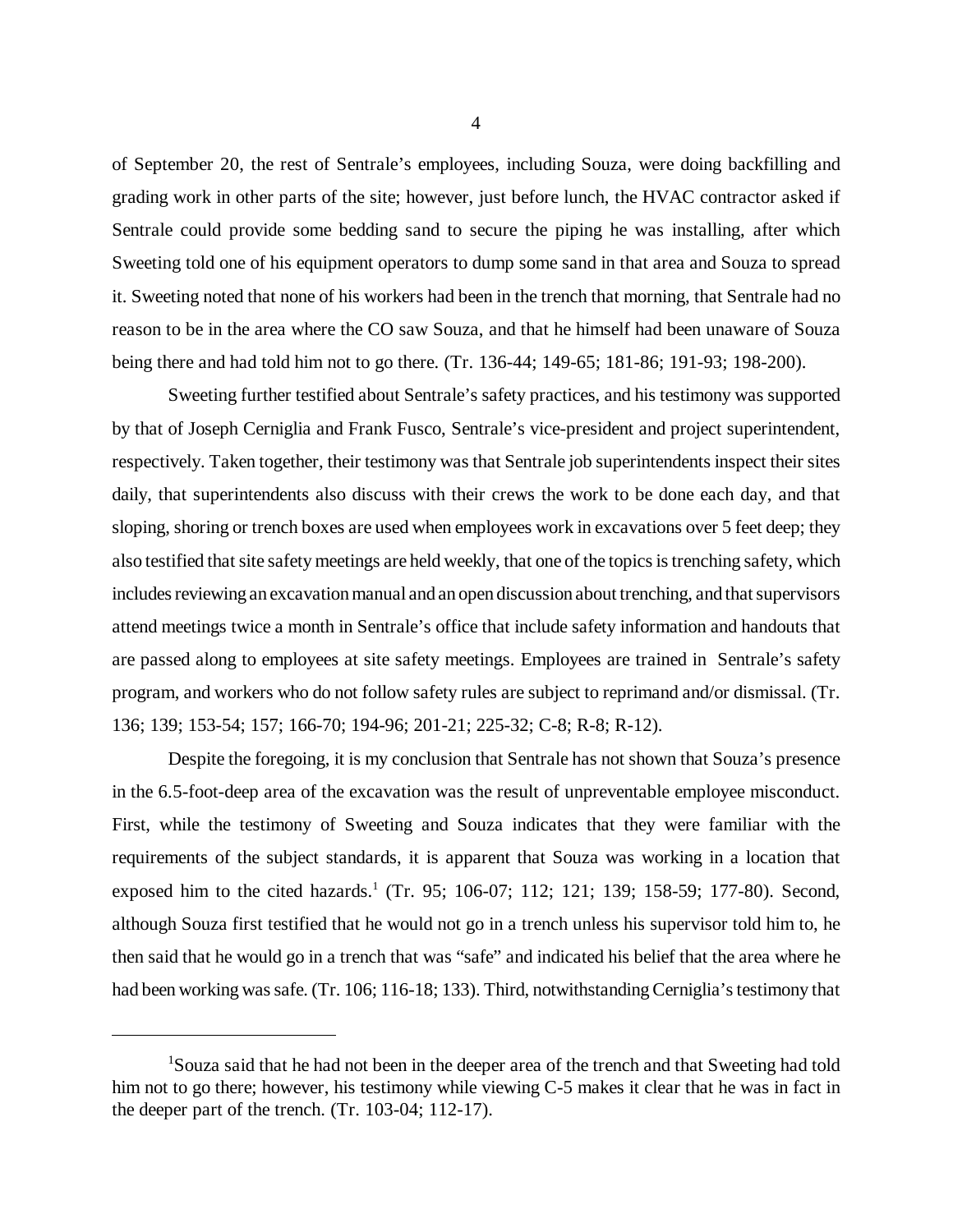Souza was reprimanded for being in the deeper part of the trench, Souza's testimony indicates that no such disciplinary action occurred. (Tr. 131-33; 231-32). Finally, CO Biasi testified that when he talked to them, Souza and Sweeting told him the same thing, that is, that the equipment operator had been dumping fill material into the trench, where Souza had been working to bring the grade of the trench up so that more piping could be installed, and that this work had been going on all morning; it is also clear from CO Biasi's testimony that he himself saw this work. (Tr. 12; 16; 42-47; 58-62). I observed the demeanor of CO Biasi and found his testimony to be consistent, credible and convincing. The testimony of Sweeting and Souza, on the other hand, was simply not persuasive in view of the record as a whole, particularly in light of Souza's overall testimony. (Tr. 94-134). On the basis of the record, the CO's testimony is credited as being the reliable evidence in regard to the circumstances at the site on September 20, 1996. I find, therefore, that Souza's presence in the 6.5 foot-deep area of the trench was pursuant to Sweeting's instructions, and Sentrale's unpreventable employee misconduct defense is accordingly rejected.

### The Characterization of the Violations

Items 1 and 2 have been classified as repeat violations with proposed penalties of \$10,000.00 and \$4,000.00, respectively. A violation is properly classified as repeated if at the time of the alleged violation there was a Commission final order against the same employer for a substantially similar violation. *Potlatch Corp.*, 7 BNA OSHC 1061, 1063 (No. 16183, 1979). The Secretary presented evidence to demonstrate that a repeat citation alleging a violation of 29 C.F.R. 1926.651(j)(2) and a serious citation alleging a violation of 29 C.F.R. 1926.652(a)(1), both of which were issued to Sentrale in 1993, had become final orders of the Commission on October 25, 1993; the Secretary also presented evidence to demonstrate that items 1 and 2 of the citation in this case were issued as "second repeat" and "first repeat" violations, respectively, due to the 1993 final orders of the Commission, and that the proposed penalties for items 1 and 2 were derived by considering the maximum amounts that could be assessed for these characterizations together with a 60 percent discount because of the size of the company. (Tr. 31-34; 76-84; C-1; C-9-11). Based on this evidence and the record as a whole, I conclude that the characterization of the violations and the proposed penalties are appropriate; consequently, the penalties as proposed are assessed.